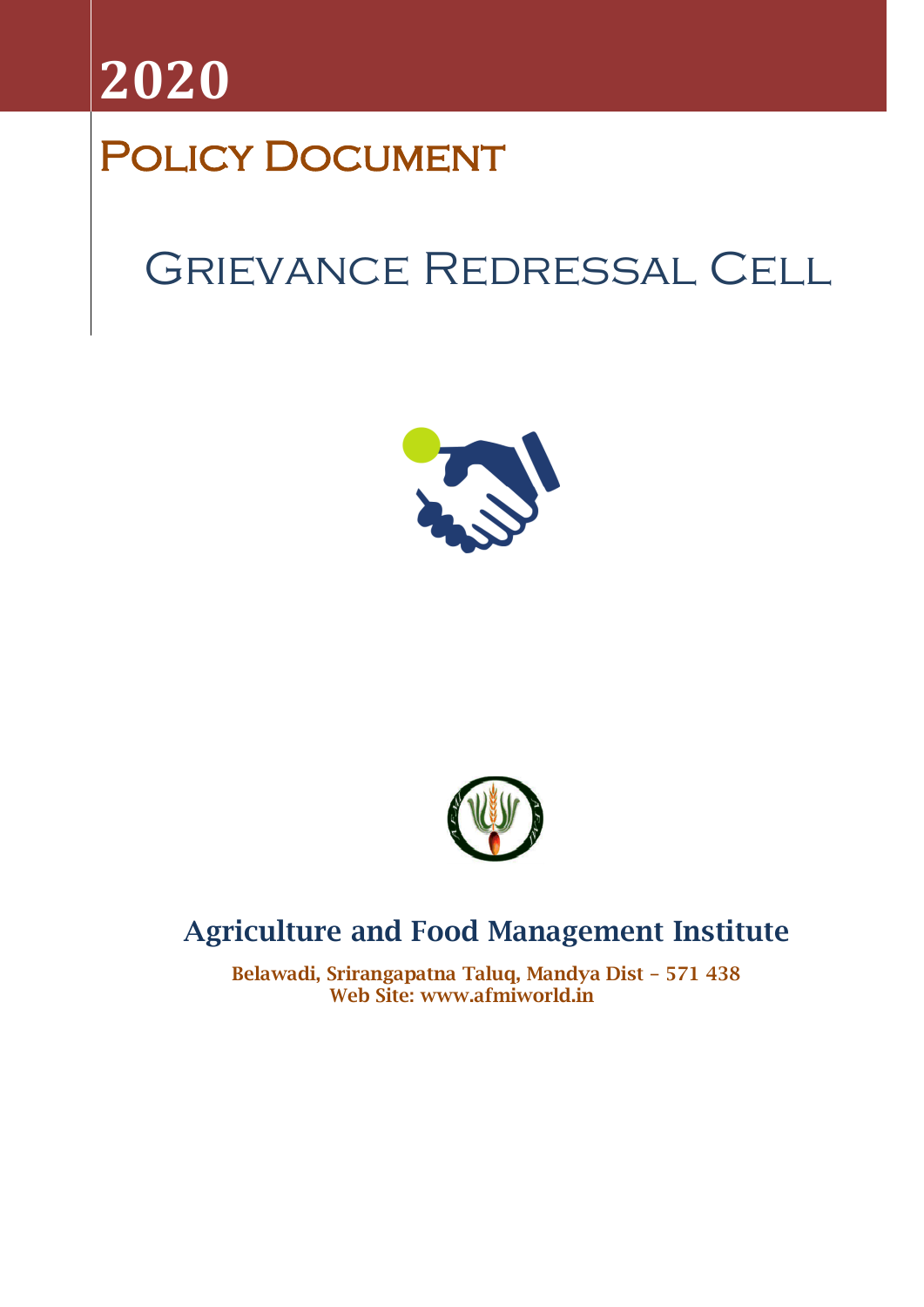### **PREFACE**

Maharaja Institute of Technology Mysore has been upholding and uplifting the stakeholders in realizing their potential in all spectrum of professional life. Ever since the inception of the Institute by proven academicians, the institute is strategizing, devising and establishing various schemes in all practices of the institute, those are intended towards advocating right morality and positive attitude in all walks of life.

Even when all elements of the system are in place, the possibility of human error of judgment does have the potential of disrupting the right motives of the system as well cause substantial harm to the integrity of an individual and the system as a whole.

In order to ascertain that such of disruptive roots are not nourished and to address all elements which otherwise would not realize full potential, the institute has established **Grievance Redressal Cell**.

The **Grievance Redressal Cell** of Maharaja Institute of Technology Mysore develops a responsible and positive attitude among students, staff and other stake holders in order to maintain a harmonious and conducive educational atmosphere.

Dr. Chandrasena V

Chairman, Grievance Redressal Cell

Prof. Saurab Sinha

Director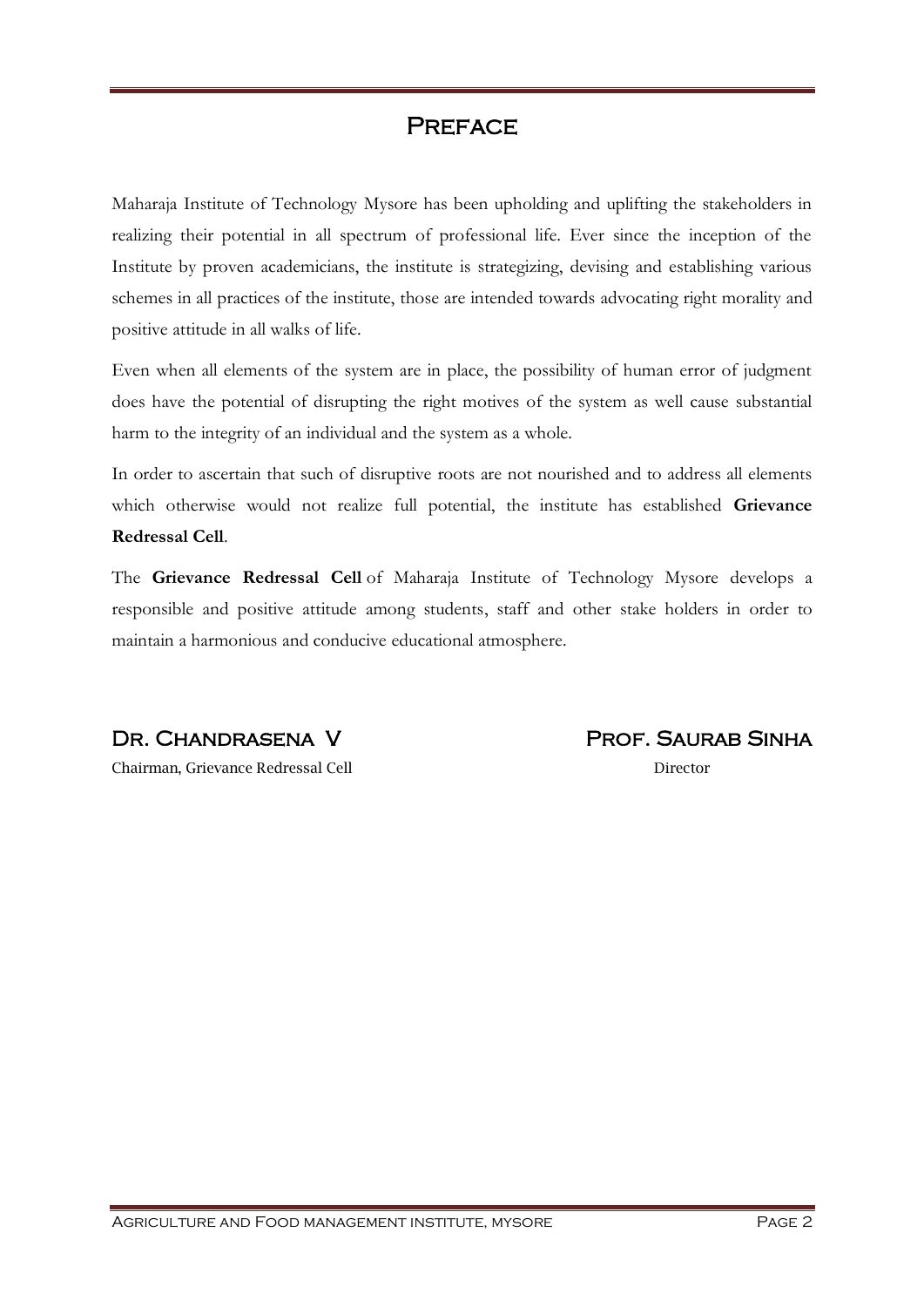### TABLE OF CONTENTS

| <b>INDEX NUMBER</b> | <b>DESCRIPTION</b>                   | <b>PAGE NUMBER</b> |
|---------------------|--------------------------------------|--------------------|
|                     | $GRIEVANCE - AN INTRODUCTION$        | 4                  |
| 1.1                 | <b>GRIEVANT</b>                      | 4                  |
| 1.2                 | <b>CAUSES OF GRIEF</b>               | 4                  |
| 1.3                 | <b>GRIEVANCE REDRESSAL</b>           | 4                  |
| 2                   | <b>GOVERNMENT'S CLAUSE</b>           | 4                  |
| 3                   | <b>AFMI GRIEVANCE REDRESSAL CELL</b> | 5                  |
| 3.1                 | <b>CELL MEMBERS</b>                  | 6                  |
| 3.2                 | <b>ORGANIZATION STRUCTURE</b>        | 7                  |
| 3.3 <sub>2</sub>    | <b>OBJECTIVES</b>                    | 7                  |
| 3.4                 | <b>SCOPE</b>                         | 8                  |
| 4                   | PROCEDURE FOR LODGING COMPLAINT      | 8                  |
| 5                   | <b>REDRESSAL MECHANISM</b>           | 8-9                |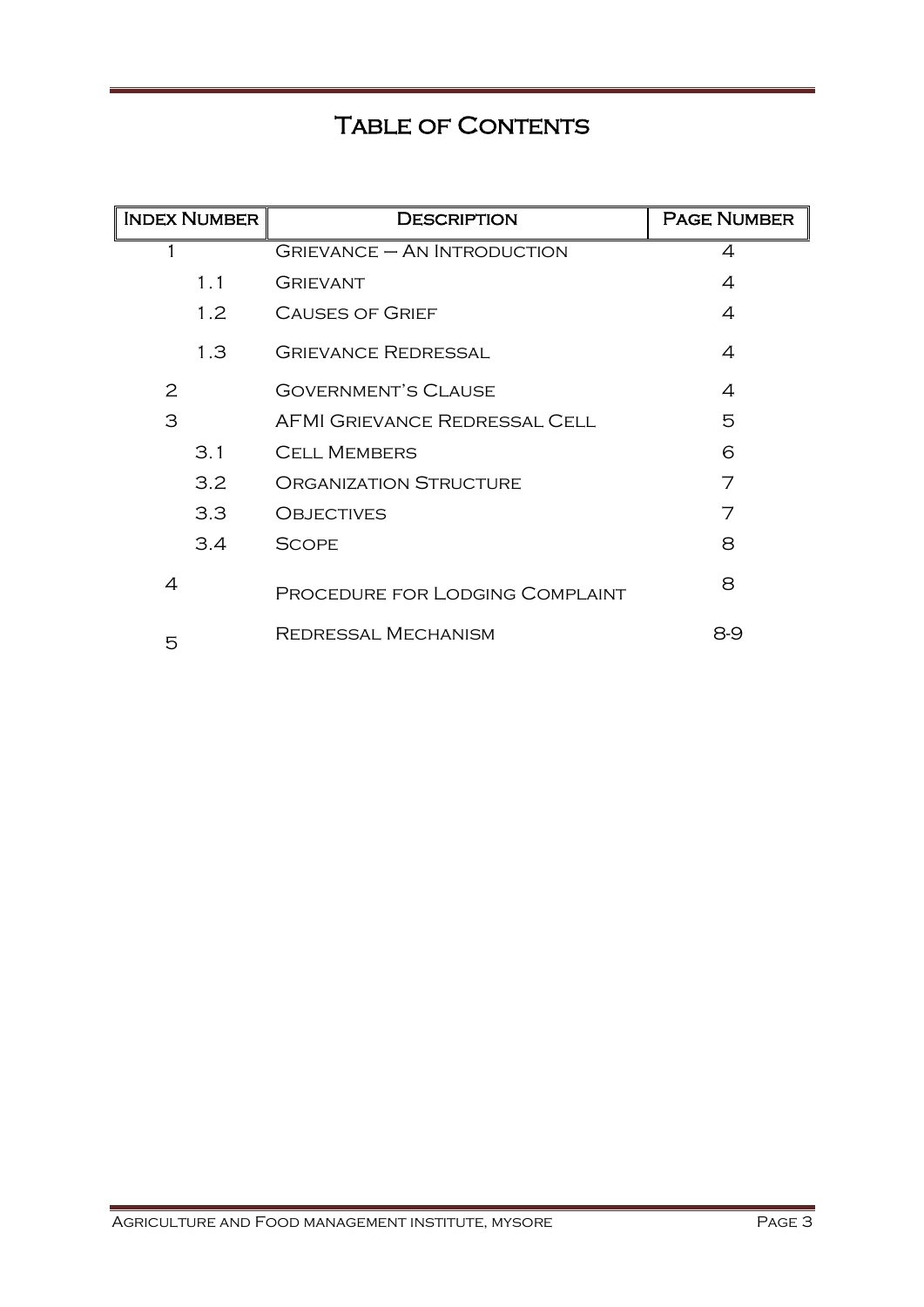#### 1. Grievance – An Introduction

Grievance means a complaint that includes any kind of discontent or dissatisfaction or negative perception, arising out of anything connected with institute that a student or parent or staff member thinks, believes, or even feels, is unfair, unjust or inequitable. Grievance is a wrong or hardship suffered, whether real or supposed, which forms legitimate grounds of complaint. At any instance of stay in the institute, the spectrum of issues that may bother ones well being both physically and mentally, that disturbs efficacy and any one with such undergoing is termed as Aggrieved.

The Spectrum may include

- Physical assaults of any kind
- Undue comments and gesture intended towards creating disruptive environment.
- Usage of any kind of slangs, etc
- Any kind of plots towards harming the harmony of an individual.
- Propagating any untoward/misleading information on anyone with disruptive intension.

#### 1.1 Grievant

Grievant means a student, parent, staff member or group of students or parents or staff members submitting the grievance having undergone any kind of incidents caused by other elements of the institute that potentially disturbs normal mindset in the working pattern.

#### 1.2 Causes for Grief

The causes of grief could be any aspect that prohibits an individual from performing to ones full potential. The causes may include those that are explained earlier.

#### 1.3 Grievance Redressal

While the term "Grievance Redressal" primarily covers the receipt and processing of complaints from Stakeholders, a wider definition includes actions taken on any issue raised by them to avail services more effectively in order to perform to their full potential.

#### 2 Government's Clause

The Ministry of Human Resources Development (MHRD), Government of India has emphasized that there is a need of structured mechanism for online registration as well as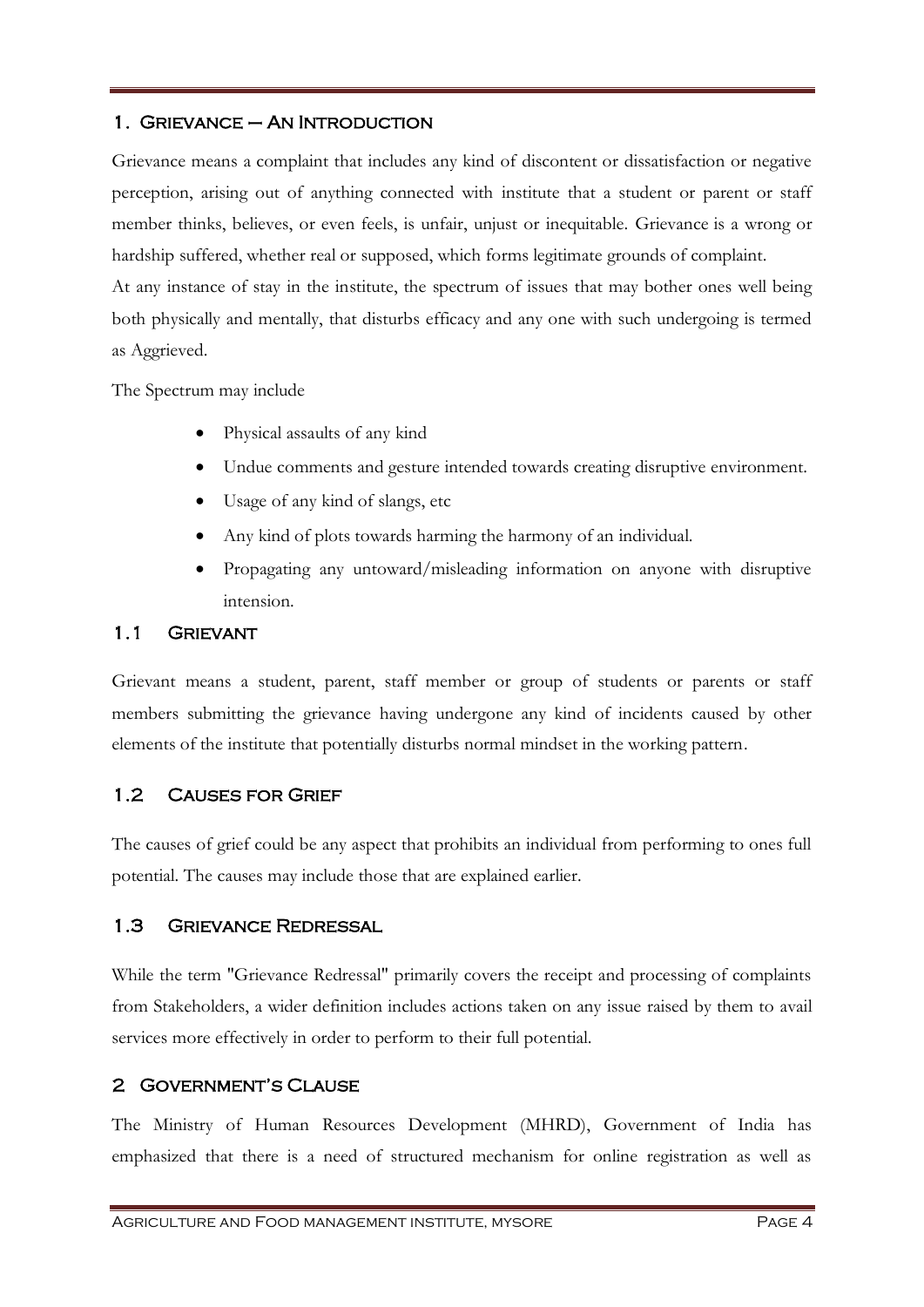disposal of the Grievances of students/Faculty/stakeholders in every institution approved by AICTE:

In view of the above, institution has put in place an online mechanism for registering and disposing of Grievances. The outcomes to be fulfilled are as follows

- Each of the Institutions should have a notice board/flex board fixed near the office of the Head, indicating the details of online Grievance Redress Mechanism i.e. URL of the online Grievance Redressal Portal, names, contact nos. and e-mail IDs of members of the Grievance Committee, to ensure publicity/ awareness of the establishment of Grievance Redress Mechanism/Students Grievance Portal. This would help speedy Redressal of the Grievances and obviate/reduce the urge to lodge the Grievance on pg. portal of DARPG.
- An online monthly Status Report regarding the number of Grievances received, disposed off and pending as on the last day of the previous month should be informed to AICTE.
- Non-registration of Grievance on the Web Site of the Institution resulting in more number of Grievances being registered on the pg. portal of Central Government which would be an indication that the Grievance Redressal Mechanism of the respective Institution is not working properly to the satisfaction of the petitioners.
- The performance of the Grievance Redress Mechanism at the point of arising of the Grievance, i.e. Institution may be taken into account by the Accreditation Agencies.
- The Council shall take into account the performance of the Grievance Redress Mechanism at the point of origin of the Grievance, i.e. Institution, at the time of renewal of their permission/approval every year.

#### 3 AFMI GRIEVANCE REDRESSEL CELL

As per the guidelines of AICTE, the **Grievance Redressal Cell** of Maharaja Institute of Technology Mysore (GRCAFMI) has been established to develop a responsible and positive attitude among students and other stake holders in order to maintain a harmonious educational atmosphere.

The Grievance Redressal Cell (GRC) categorizes, analyzes the merits of the grievance, and forwards the grievance to the respective department/section/institute/individual requesting him/her/them to enquire into the grievance.

The cases will be attended promptly on receipt of written/e-mailed grievances from the students and other stake holders directly. The cell formally will review all cases and will act accordingly.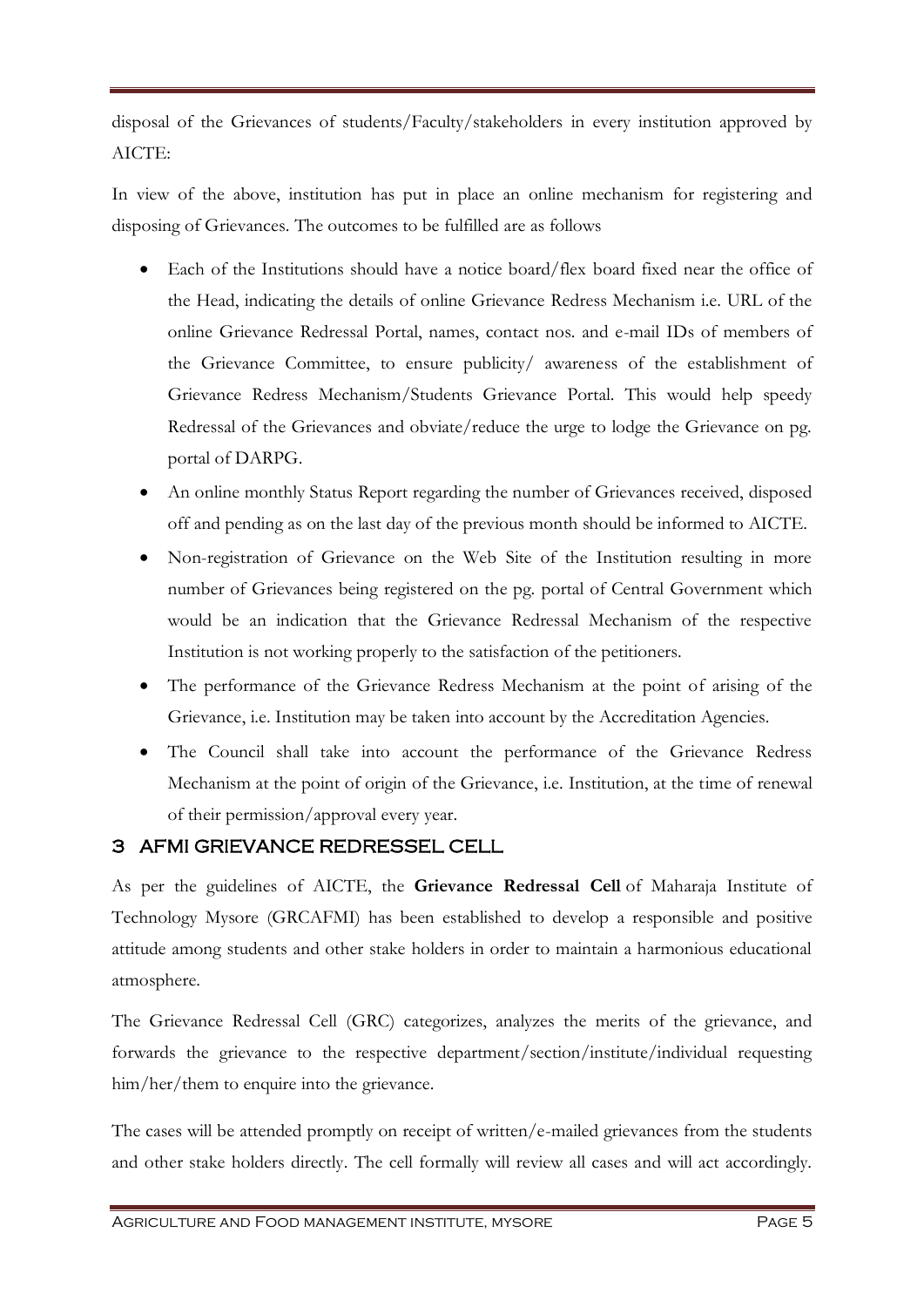The cell will give report to the authority about the cases attended to and the number of pending cases, if any, which require direction and guidance from the higher authorities.

#### 3.1 Cell Members

The Composition of the Grievance Redressal Committee is as follows.

| $S/I$ . | NAME AND CONTACT NUMBER               | <b>DESIGNATION AND DEPARTMENT</b> | POSITION | F-MAIL.                       |
|---------|---------------------------------------|-----------------------------------|----------|-------------------------------|
|         | Dr. Chandrasena V                     | Professor                         | Chairman | dr.vcsen@gmail.com            |
| 2       | Prof. Mohamed Ameen<br><b>Shariff</b> | Professor                         | Member   | $ameenafmi(\omega)$ gmail.com |
| 3       | Dr. Sadath Ali Khan                   | Professor                         | Member   | hssadathalikhan@gmail.com     |
|         | Prof. Sudarshan Krishna               | Professor                         | Member   | examinationafmi@gmail.com     |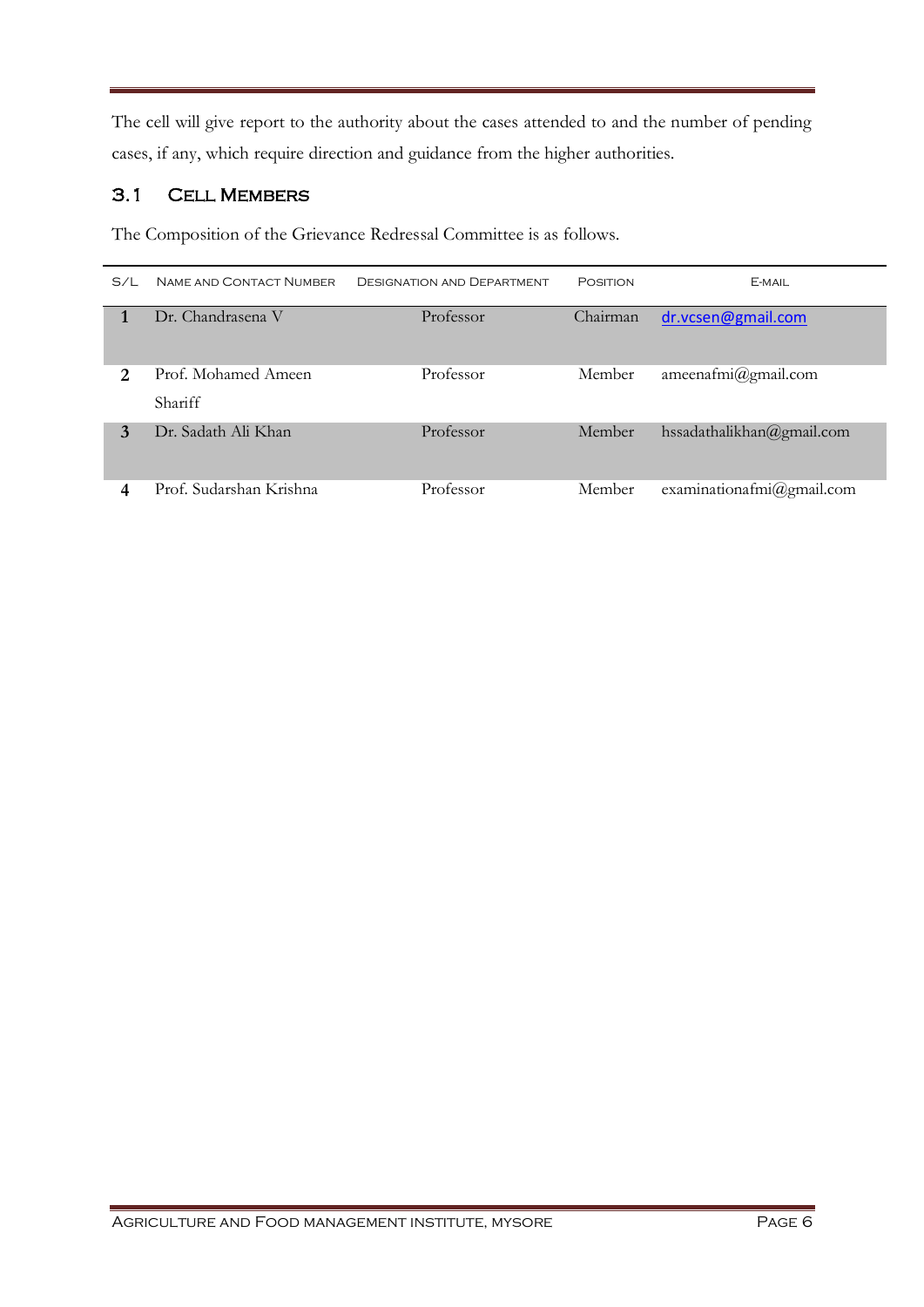#### 3.2 Organization Structure



**Figure 1: Organization Structure**

#### 3.3 Objectives

- To develop an organizational framework to resolve grievances of the students and other stakeholders.
- To enlighten the students on their duties and responsibilities to access benefits.
- To ensure effective solution to the student's grievances.
- To investigate the reason of dissatisfaction.
- To obtain where possible a speedy resolution to the problem.
- Upholding the dignity of the Institution by ensuring strife free atmosphere in the Institute through promoting cordial student-student relationship and student teacher relationship etc.
- To support, those students who have been deprived of the services for which he/she is entitled.
- To make teaching and supporting staff responsive, accountable, courteous in dealing with the students
- To ensure effective solution to the student grievances with an impartial and fair approach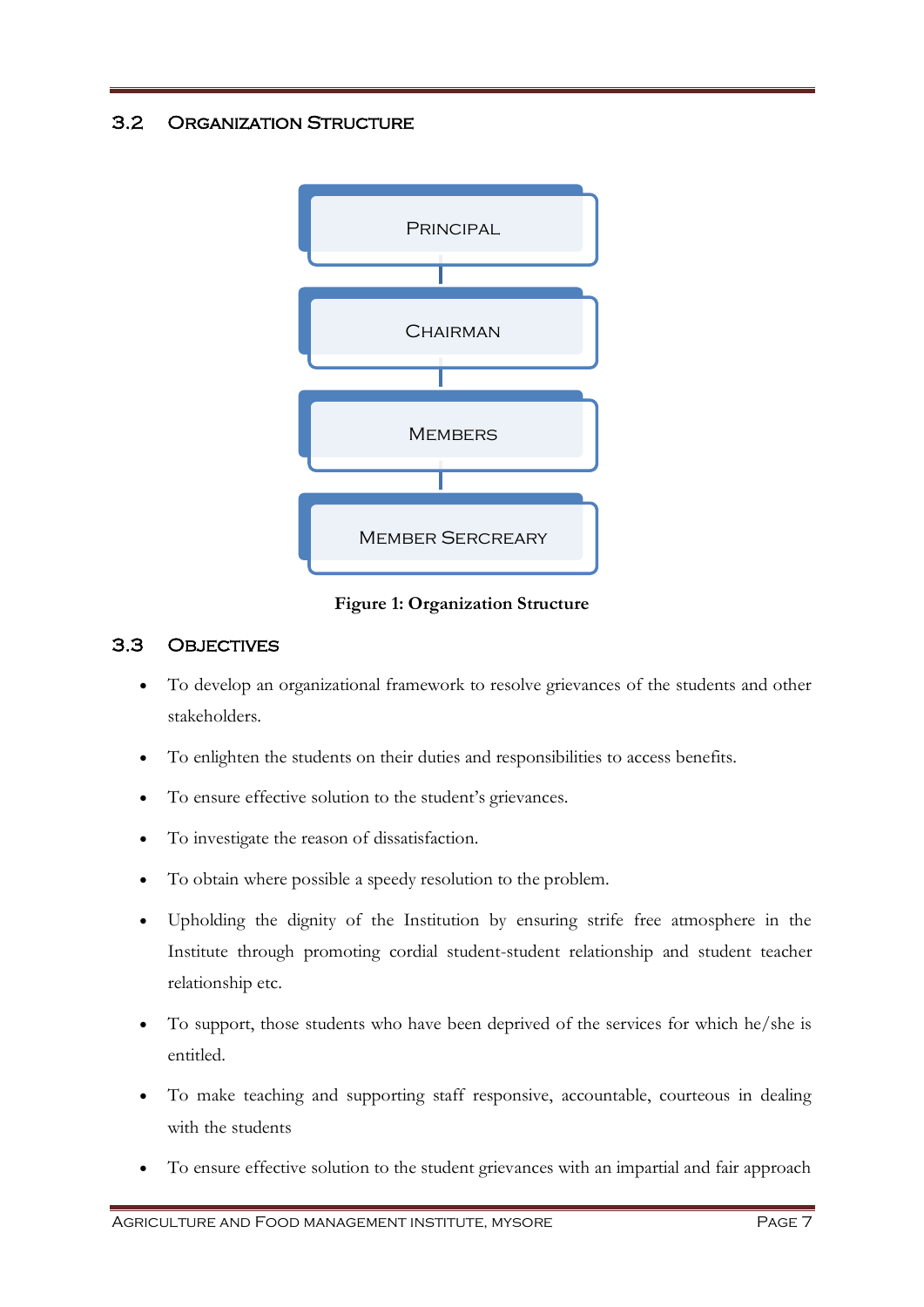- Encouraging the students to express their grievance/problems freely and frankly without any fear of being victimized
- Advising the students to respect the right of dignity of one another and show restraint and patience whenever any occasion arises.
- Advising the students to refrain from inciting students against other students or teachers and institute Administration
- To create a platform where students can point out their problems, regarding academic and non academic matters.
- Get suggestions from the students for improvement.
- Take necessary steps for improvement in the light of grievances.

#### 3.4 Scope

The committee will deal with Grievances received in writing from the students about any of the following matters.

- Academic Matters: Related to the teaching, conduction of internal assessment test, award of internal marks, and conduct of lab examinations and behavior of student- staff on daily basis.
- Non Academic Matters: Related to certain misgivings about conditions of sanitation, preparation of food, availability of transport, victimization by teachers, etc.
- Any other matter/issue deemed to cause any kind of grievance amongst the stakeholders.

#### 4 Procedure for lodging complaint

- The complainant may approach (personally or through written request/e-mail) or any of the committee members of the Cell. Alternatively, complaints can be submitted along with the necessary documents to [examinationafmi@gmail.com](mailto:examinationafmi@gmail.com) in the complaint gateway of the institute's website www.afmiworld.in
- Upon submission, as required, that grievant shall present the case in front of the committee.

#### 5 Redressal Mechanism

The complaint management mechanism is carried out in three levels in the institution. Received grievances are referred to different levels depends upon the gravity and importance.